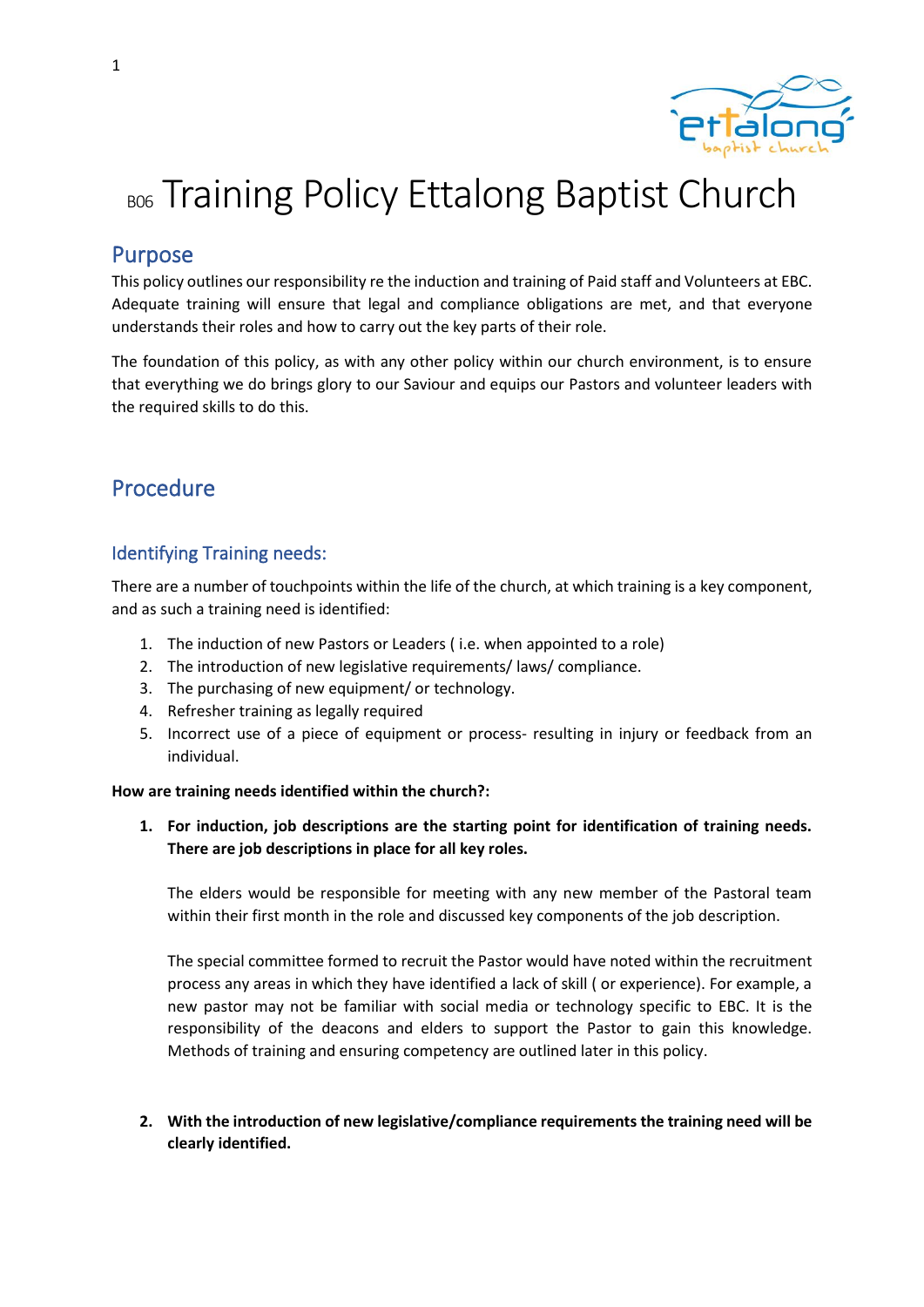

The Deacon (Standards Officer) is responsible for compliance as set out in the Ettalong Baptist Church Leadership Document. They should review the new legislation and identify how it differs from the current law or regulation in place, and who it applies to ( i.e. WHS, Risk Management, Incident reporting requirements and Working with Children Check) . Those individuals to whom the legislative change affects will be identified and relevant training carried out. Formal acknowledgement of training and measurement of training effectiveness should be carried out (and are covered later in this policy).

#### **3. Purchasing of new equipment/technology**

New equipment can be easily damaged by incorrect use when new. There are varying levels of confidence skill and experience within any environment regarding the use of technology and equipment.

The leader responsible for the area of ministry (i.e. Music, worship, children's ministry) should carry out an informal review with those involved with the ministry to ascertain:

- Level of comfort with new technology or equipment
- How the new equipment differs from old
- How each individual would like to learn how to use the new equipment or technology.

Suppliers of equipment quite often provide excellent training information either hard copy or online via You tube.

#### **4. Refresher training as legally required**

The Deacon (Standards Officer) should maintain a record of those areas within the church which require refresher programs for legal requirements, and work with relevant responsible persons to carry out refresher training within the specified time.

It's the various leaders responsibility to ensure the currency of their training requirements for their roles.

### **5. Incorrect usage of equipment or application of knowledge, resulting in an incident or feedback.**

Within a church environment this area of training can be the most difficult to carry out. Observation of an individual may result in identifying that a piece of equipment is not being used properly (i.e. dishwasher, projector, children's play equipment). Feedback from an individual may provide insight into the way an individual communicates with others within the church or external stakeholders.

Once a training need is identified within this area, it should be dealt with by the Leader of the specific area by discussion with the individual, provision of training (i.e. a refresher on the